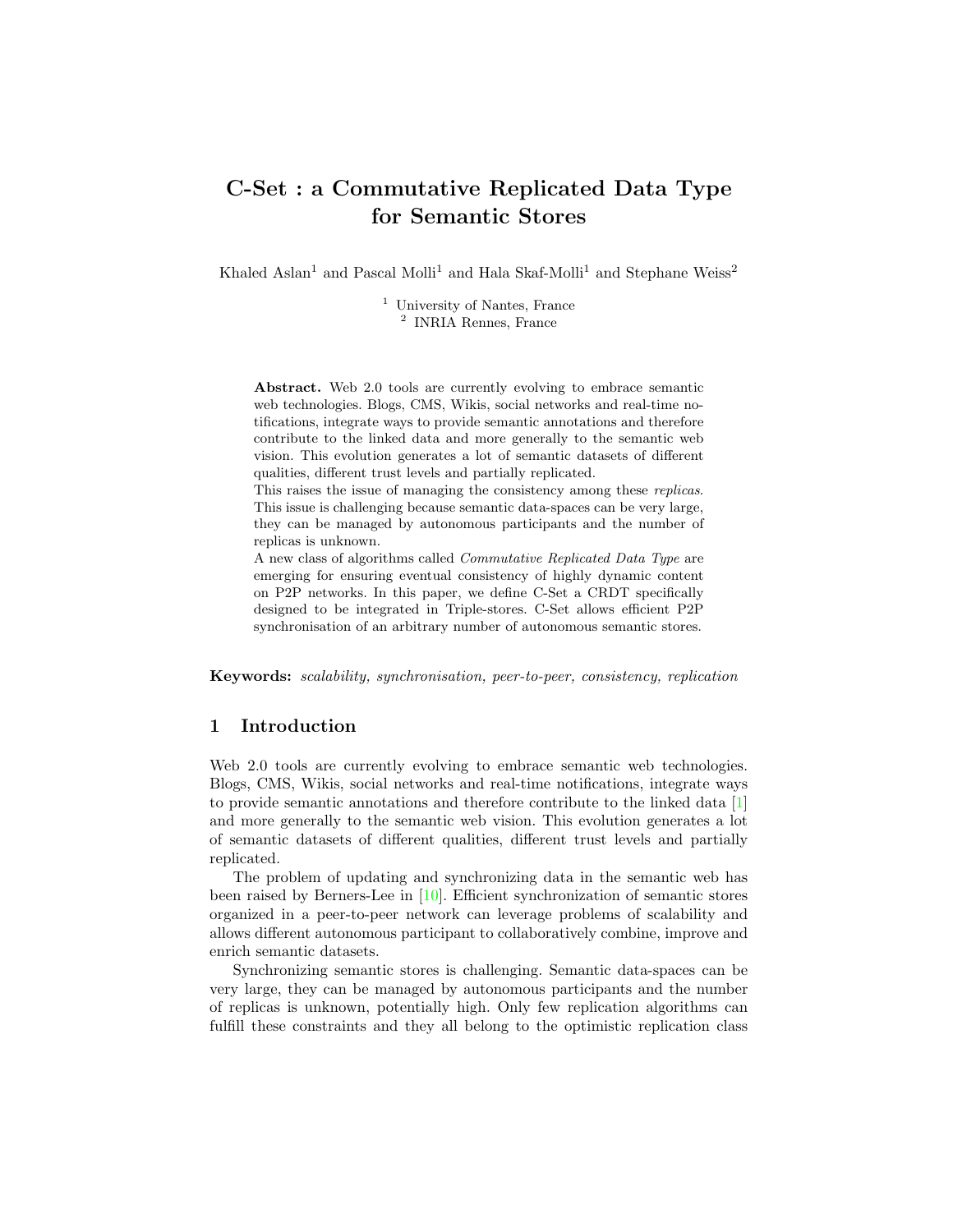of algorithms [\[9\]](#page-7-3). An optimistic replication model considers an unknown number of sites, each site has a copy a shared object. An object can be modified by applying locally an operation. Next, this operation is broadcasted to other sites in order to be re-executed. The system is correct if it ensures the eventual consistency property [\[5\]](#page-7-4) i.e. all replicas are identical when the system is idle. Thomas write rule [\[5\]](#page-7-4) was the first algorithm to ensure eventual consistency in duplicated databases. However, Thomas write rule requires the knowledge of the number of participants (in order to provide a safe garbage collection scheme). This constraint is not compatible with our context.

Recently, a new class of optimistic replication algorithms called CRDTs is emerging [\[7,](#page-7-5)[14\]](#page-7-6). CRDT stands for Commutative Replicated Data Types. CRDTs propose to define new abstract data type that provides commutative operations. CRDTs ensure eventual consistency regardless of the order of operations at reception. CRDT has been defined for arrays, linear sequence and tree.

In this paper, we define a specific data type for sets called C-Set that can be applied for a triple store and we prove that this type ensures eventual consistency. With a traditional set, operations insert/delete do not commute. C-Set provides commutative insert, delete operations, does not require causal reception of operation and can leverage some problems of garbage collection. C-Set is designed to be integrated within a semantic store in order to provide P2P synchronisation of autonomous semantic store.

The paper is organized as follow: Section [2](#page-1-0) presents backgrounds and related works. Section [3](#page-3-0) defines a new CRDT type for set designed for triple stores. Section [4](#page-6-0) discusses our approach. Section [5](#page-6-1) summarizes contributions and presents future work.

#### <span id="page-1-0"></span>2 Background and related work

Many previous work on replication in semantic P2P systems focused on sharing RDF resources. They did not enable collaborative working for maintaining RDF stores. In the context of data sharing, some sites publish their RDF data while other sites consume this data. So there is no concurrent modifications and/or operations. While collaborative systems consider a shared object between the peers. This imply that the peers can modify the object concurrently and then they can run a consolidation algorithm to ensure the consistency of the shared object.

Tim Berners-Lee and Dan Connolly proposed an ontology for the distribution of differences between RDF graphs called Delta [\[10\]](#page-7-0). In their approach they rely on the standard serialization of RDF graphs into text files then running a diff between the resulted text files. However, the authors do not detail how eventual consistency can be efficiently reached by their algorithms.

RDFGrowth [\[12\]](#page-7-7) and Publish/Subscribe Networks [\[4\]](#page-7-2) focus on semantic data sharing where only one peer can modify the shared knowledge while others can read them. However, as it was mentioned earlier, sharing is different from collaboration. In sharing, some peers publish data while others can only read these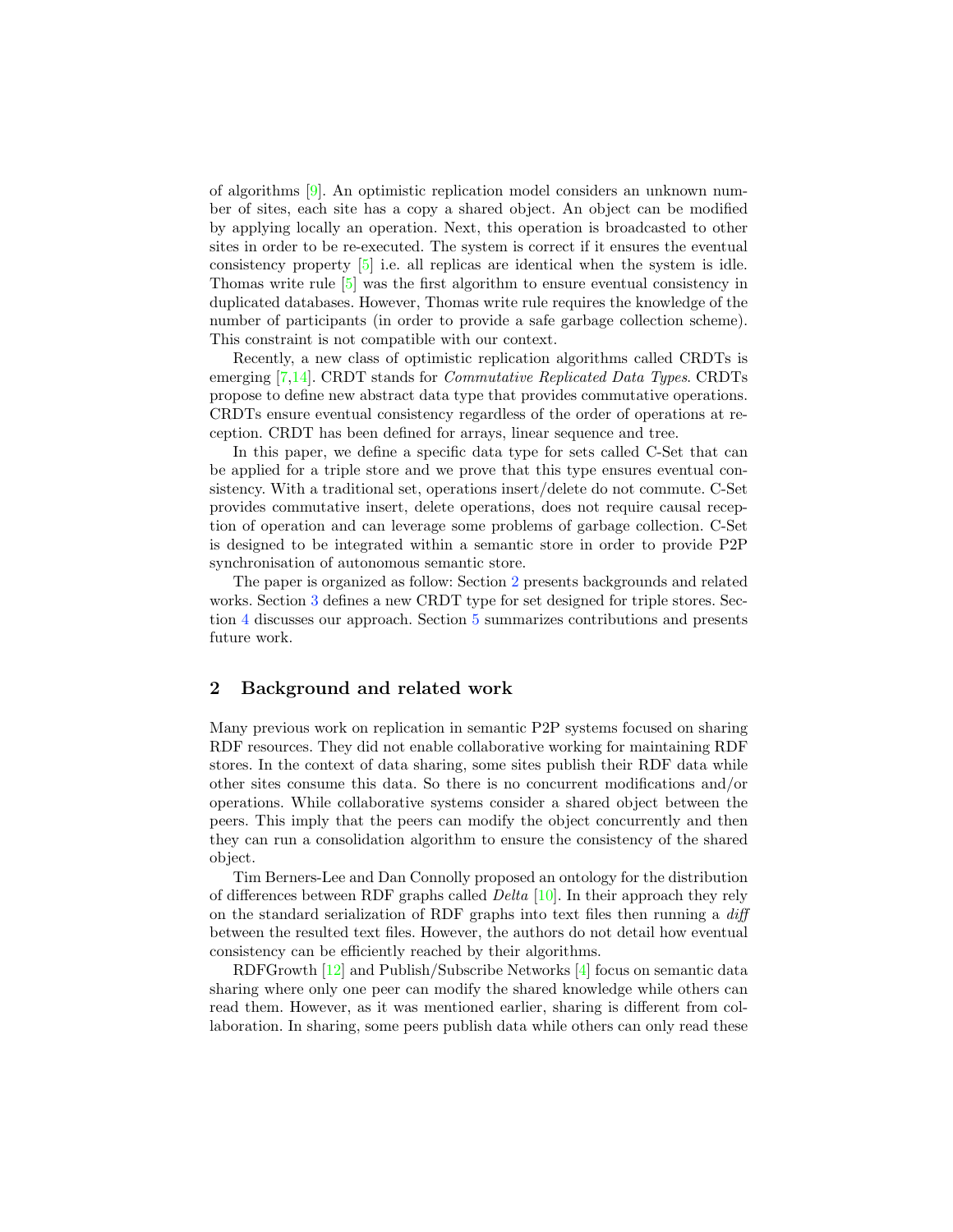data and concurrent updates are not managed. In collaborative working environments, some peers publish data, others can read and write these data and a synchronization algorithm integrates concurrent updates. Collaborative environments improve the quality of data, the experience of the collaborative Wikipedia demonstrates this.

Edutella [\[6\]](#page-7-8) proposes a RDF-based metadata infrastructure for P2P applications. It focuses on querying RDF metadata stored in distributed RDF repositories. The objective is providing access to distributed digital educational resources. Edutella distinguishes between two kinds of peers, simple and super peer. Simple peers provide data resource along with its schema. Super peers are used for several purposes, including data mediation, integration and query routing. Edutella proposes a replication service. However, it is not mentioned how to replicate and synchronize metadata.

RDFSync [\[11\]](#page-7-9) synchronizes a target RDF graph with a source one. RDF graphs are decomposed unequivocally into minimal subsets of triples (Minimum Self-Contained Graphs MSGs) and canonically represented by ordered lists of the identifiers (hashes) of its composing MSGs. The synchronization algorithm performs a diff between the source and the target of the ordered list of MSGs. RDFSync can perform three kinds of synchronization, in the Target Growth Sync (TGS) the target becomes equal to the merge of both graphs, in the Target Erase Sync (TES) the target deletes unknown information by the source and finally in Target Change Sync (TCS) the target becomes equal to the source. Figure [1](#page-2-0) shows an example of RDF graph synchronization using RDFSync.

<span id="page-2-0"></span>

Fig. 1: RDF synchronization using RDFSync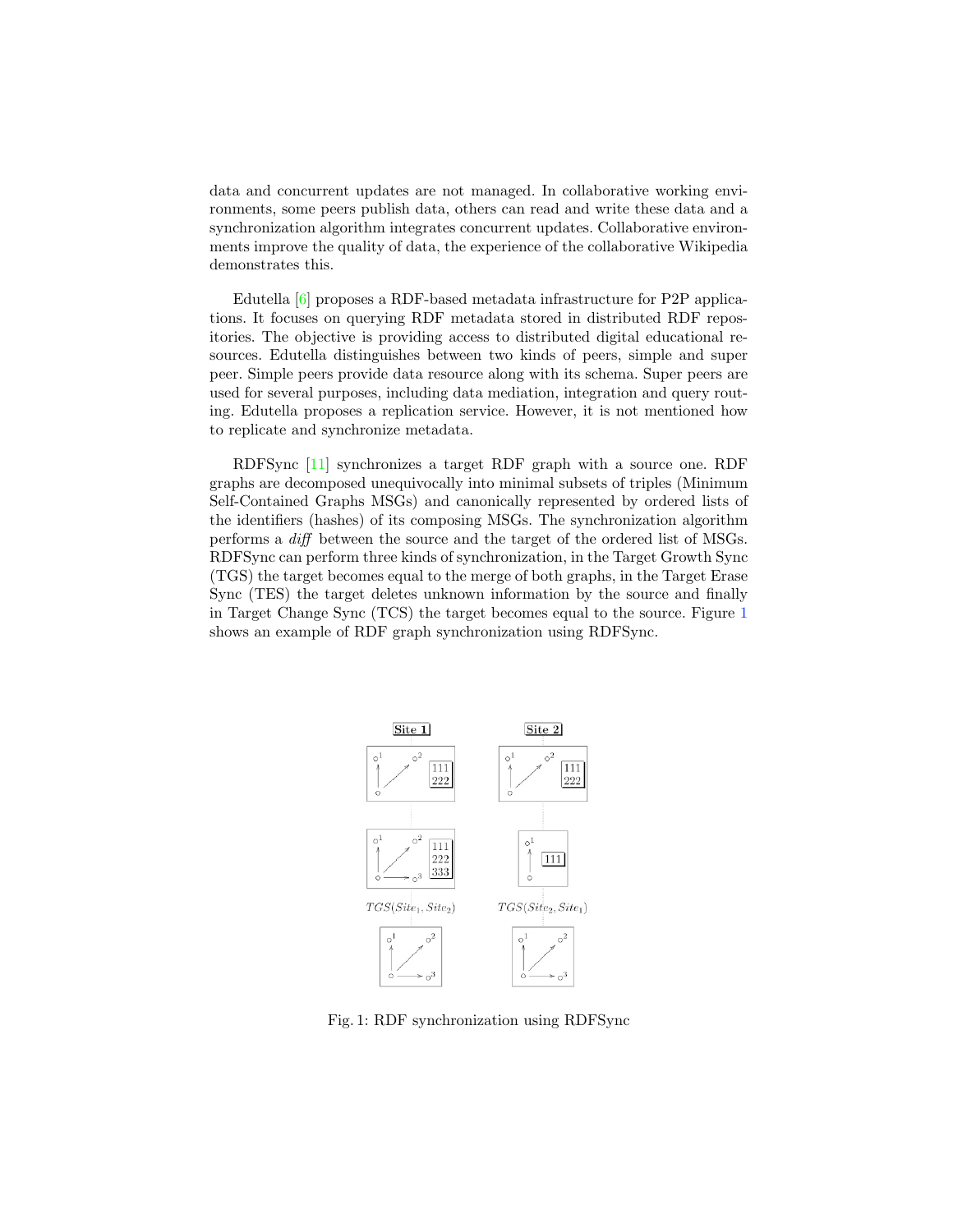RDFPeers [\[3\]](#page-7-10) is a scalable distributed RDF repository. It is based on a structured P2P network. To enable faults tolerance, RDFPeers uses partial replication of RDF data. Every RDF triple is stored at three nodes of the network. However, it is not explicitly specified what happens in the case of concurrent updates on copies.

Thomas write rule [\[5\]](#page-7-4) present techniques by which a number of loosely coupled processes can maintain duplicate copies of a database, despite the unreliability of their only means of communication. The copies of the database can be kept consistent. However, in order to remove the old deleted entries "garbage collection" they propose the following scheme: each site could notify the other sites whenever it hears about a deletion. If these notifications are transmitted in order with the "normal" sequence of modifications, then upon receipt of such a notification a site can be sure that the sending site has delivered any outstanding assignments to the deleted entry, has marked it as deleted, and will not generate any new assignments to it. This implies the knowledge of all the sites in the system. This constraint is not compatible with the P2P networks context.

In summary, P2P Semantic Web replication researches focus on knowledge sharing and querying. No algorithm have been designed for collaborative editing of RDF graphs. Consequently, they do not take into account concurrent updates on RDF graphs.

#### site 1 {} site 2 {} site 3 {}  $op_1 = ins(x)$ !  $op_2 = ins(x)$ " .<br>7  $\{x\}$   $\{x\}$   $\{x\}$  $op_3 = del(x)$  $\sf{I}$ {} {} {*x*}

#### <span id="page-3-1"></span><span id="page-3-0"></span>3 C-Set definition

Fig. 2: A Traditional set counter-exemple

A CRDT is a data structure where all concurrent operations commute, so they do not require merge algorithms or integration procedure to enforce consistency. The replicas of a CRDT converge automatically, without complex concurrency control. Examples of algorithms that implement this data type are Woot [\[7\]](#page-7-5),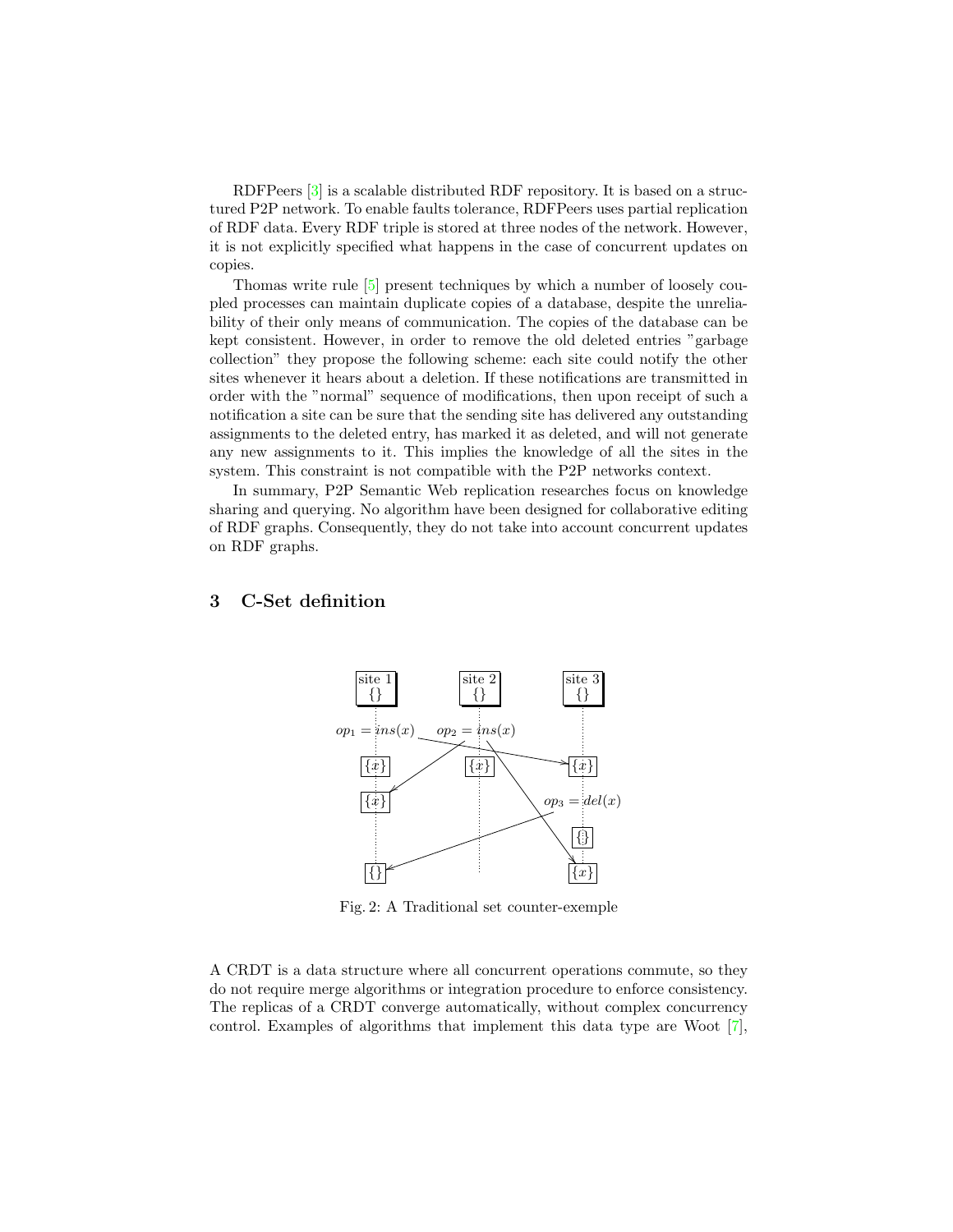TreeDoc [\[8\]](#page-7-11), Logoot [\[13\]](#page-7-12) and Logoot-Undo [\[14\]](#page-7-6). None of the existing algorithms handles the set data type.

A set with operations *insert*(*element*) and *delete*(*element*) is not a CRDT. The counter-example is presented in figure [2.](#page-3-1) The example illustrates how three sites can receive operations  $op_1, op_2, op_3$  in different order. Site 1 executes the sequence  $[op_1; op_2; op_3]$  while Site 3 executes the sequence  $[op_1; op_3; op_2]$ . If the execution of operations does not commute, then eventual consistency is violated i.e. the set on site 1 is empty while the set on site 3 contains {*x*}.

#### 3.1 C-Set Data Structure

We want to define a CRDT for sets data type, where each element in this set corresponds to an RDF triple. We represent the set *S* of elements as a set of a couple of  $(e : element, x : \mathbb{Z})$ . We define on this set four operations :  $ins(e : element)$ ,  $del(e : element)$ ,  $rins((e : element, k : \mathbb{Z}))$  and  $rdel((e :$  $element, k : \mathbb{Z})$  detailed in the following section.

#### 3.2 C-Set Algorithms

The operation *ins*(*e* : *element*) can be executed locally immediately. It generates and sends remote insert operation  $\text{rins}((e:element, k:\mathbb{Z}))$  that is executed remotely. In our model we give the *ins* operation precedence over the *del* operation. So whenever an ins operation is executed it compensate the effect of all the previously received del operations.

```
ins(e : element):
if (\exists k \in \mathbb{Z} : (e, k) \in S) then
 if (k \leq 0)S = (S/{(e, k)}) ∪ {(e, 1)};
    send(rins((e, +|k| + 1)));else if (k > 0)S = (S/{(e, k)}) ∪ {(e, k + 1)}; S = (S/{(e, i)}) ∪ {(e, k + i)};
         send(rins((e,+1)));endif
 endif
else
  S = S \cup \{(e, 1)\};send(rins((e,+1)));endif
                                           rins((e: element, k: \mathbb{Z}^*)):
                                           if (∃i ∈ ℤ : (e, i) ∈ S) then
                                           else
                                            S = S ∪ {(e, k)};
                                           endif
                                                Algorithm 2: rins algorithm
```
Algorithm 1: ins algorithm

The operation *del*(*e* : *element*) is executed locally. It generates and sends the remote delete operation *rdel*((*e* : *element, k* : Z∗)) that is executed remotely.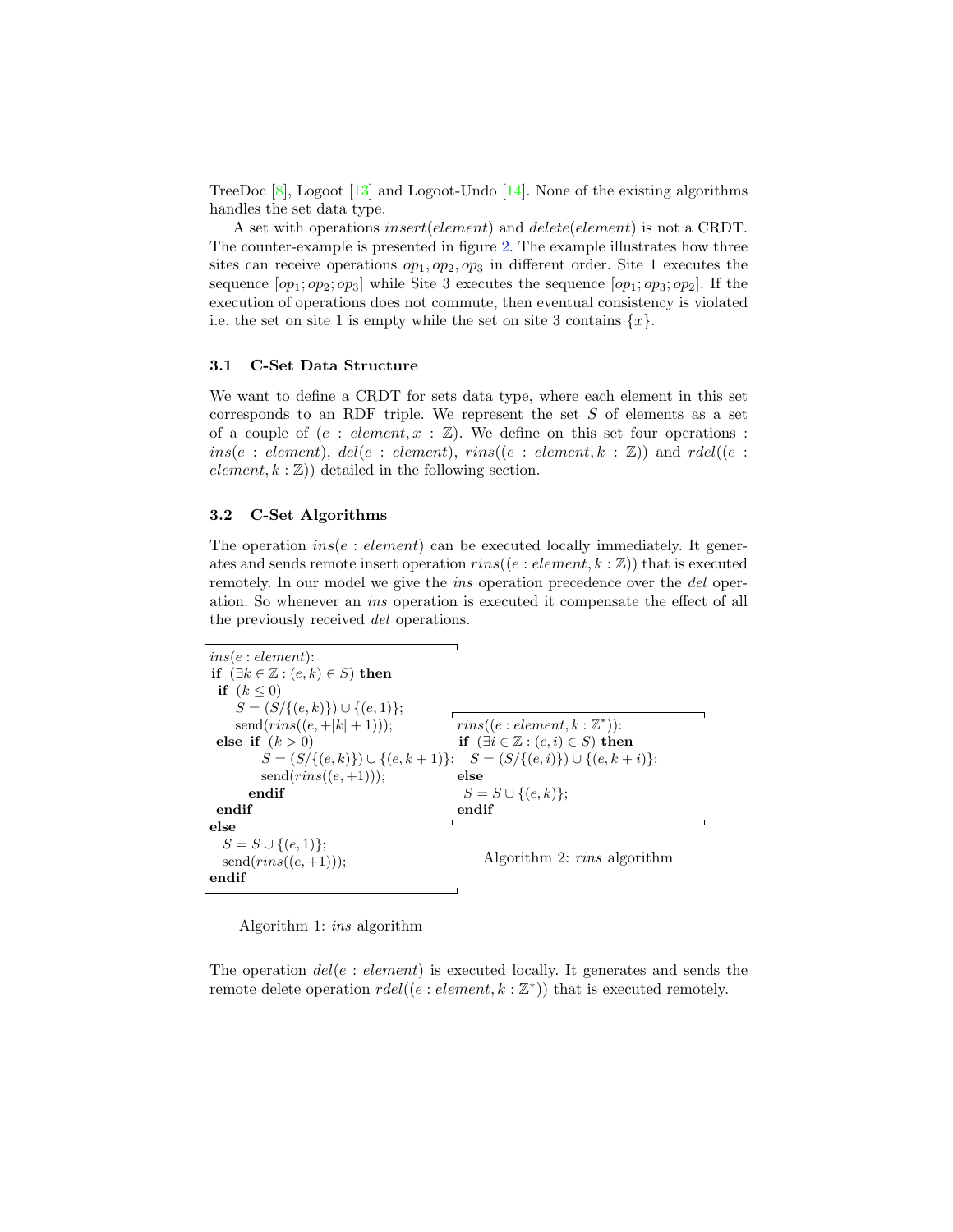| del(e: element):                              |                                                |
|-----------------------------------------------|------------------------------------------------|
| if $(\exists k \in \mathbb{Z} : (e,k) \in S)$ |                                                |
| if $(k \leq 0)$ then                          | $rdel((e:element, k: \mathbb{Z}^*))$ :         |
| $S = (S/\{(e,k)\}) \cup \{(e,k-1)\};$         | if $(\exists i \in \mathbb{Z} : (e, i) \in S)$ |
| $send(rdel((e,-1)));$                         | $S = (S/{\{(e,i)\}}) \cup {\{(e,i+k)\}};$      |
| else // $k>0$                                 | else                                           |
| $S = S/\{(e,k)\};$                            | $S = S \cup \{(e, +k)\};$                      |
| $send(rdel((e, -k)));$                        | endif                                          |
| endif                                         |                                                |
| endif                                         |                                                |
|                                               | Algorithm 4: <i>rdel</i> algorithm             |

Algorithm 3: del algorithm

Figure [3](#page-5-0) shows an execution example of C-Sets. The first execution corre-sponds to the example presented in figure [2.](#page-3-1) Site 1 executes sequence  $[op_1; op_2; op_3]$ which in fact executes  $[(+1) + (+1) + (-1)]$  on the counter associated to x value in the C-Set. When the same operations are executed in a different order on site 3, the sequence  $[op_1; op_3; op_2]$  force the computation of  $[ (+1) + (-1) + (+1)]$  on the counter associated to x value in the C-Set. Of course both sites converges. An alternative execution is also presented in figure [3.](#page-5-0) This execution illustrates how the operation  $op_3$  can trigger the sending of operation  $rdel(x, -2)$ .

<span id="page-5-0"></span>

Fig. 3: C-Set : Two convergent executions

The proof that C-Set preserves eventual consistency is straightforward. On each site, C-Set generates sequence of additions of elements that belong to  $(\mathbb{Z}, +)$ . As addition in  $(\mathbb{Z}, +)$  is commutative, C-Set converge.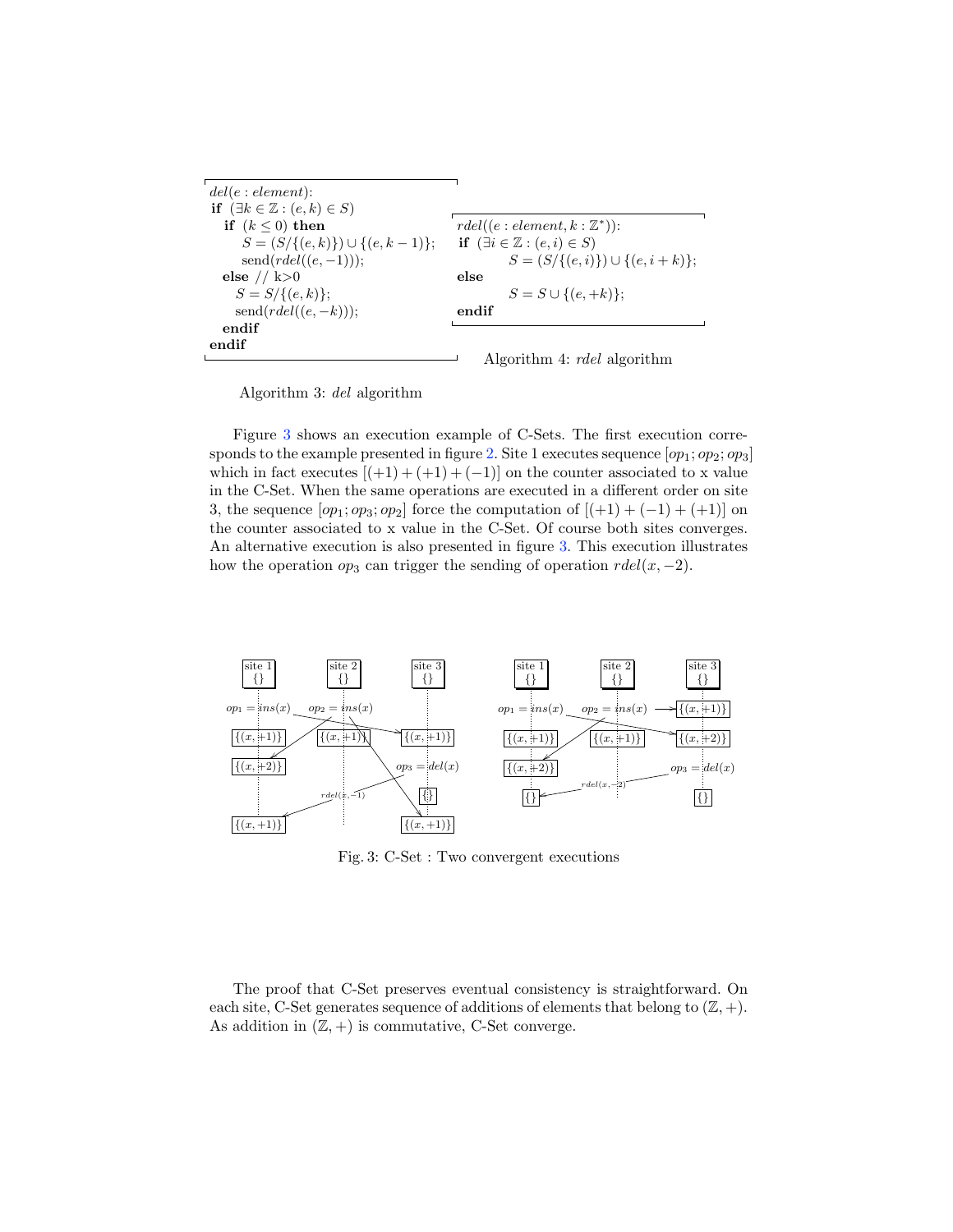## <span id="page-6-2"></span><span id="page-6-0"></span>4 Discussions



Fig. 4: C-Set and Tombstones

C-Sets is a CRDT data type for sets that ensures eventual consistency. However, as shown in figure [4,](#page-6-2) C-Set, as the Thomas write rule, relies on tombstones. This means that a deleted element remains in the store. In the example in figure [4](#page-6-2) the final value  $\{(x, -1)\}$  is clearly a tombstone. Garbage collecting tombstones is a challenging issue in a dynamic P2P network as in our context. It requires each site to have knowledge about the state of all the others sites. Consequently it makes the synchronisation dependant of the number of sites and requires procedures to join and leave synchronisation groups.

An interesting property of C-Sets is that tombstones can be removed locally on one site without communication with others sites when counters associated to set elements are equal to 0. Tombstones will remain if same elements are concurrently deleted on several sites which is not the more frequent scenario. Extensive experimentation is needed to prove the efficiency of this hypothesis.

# <span id="page-6-1"></span>5 Conclusion and perspectives

In this paper we presented C-Set : a CRDT for sets that ensure eventual consistency. C-Set is designed to be integrated within a semantic store in order to provide P2P synchronisation of autonomous semantic store. C-Sets is more efficient than Thomas write rule, especially in managing the delete operations.

Future work will integrate C-Set within an existing semantic store. Next, we will be able to to evaluate the overhead of C-Sets using real-world semantic web data such as DBpedia [\[2\]](#page-7-13).